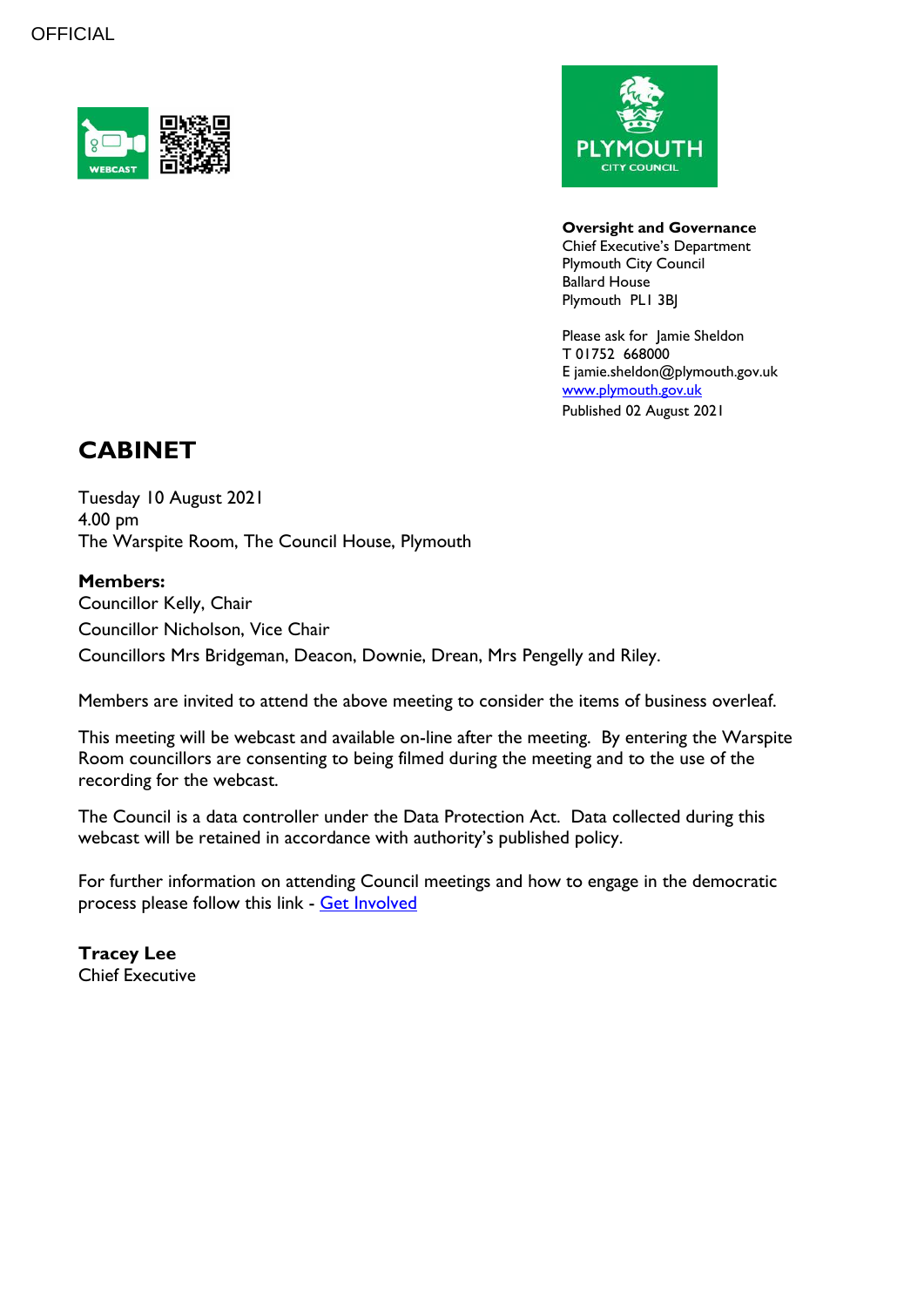# **Cabinet**

# **Agenda**

# **Part I (Public Meeting)**

### **1. Apologies**

To receive apologies for absence submitted by Cabinet Members.

# **2. Declarations of Interest**

Cabinet Members will be asked to make any declarations of interest in respect of items on this agenda.

### **3. Minutes (Pages 1 - 8)**

To sign and confirm as a correct record the minutes of the meeting held on 13 July 2021.

### **4. Questions from the Public**

To receive questions from the public in accordance with the Constitution.

Questions, of no longer than 50 words, can be submitted to the Democratic Support Unit, Plymouth City Council, Ballard House, Plymouth, PL1 3BJ, or email to [democraticsupport@plymouth.gov.uk.](mailto:DEMOCRATICSUPPORT@PLYMOUTH.GOV.UK) Any questions must be received at least five clear working days before the date of the meeting.

# **5. Chair's Urgent Business**

To receive reports on business which, in the opinion of the Chair, should be brought forward for urgent consideration.

| 6.           | <b>Leader's Announcements</b>                          | (Verbal<br><b>Report)</b> |
|--------------|--------------------------------------------------------|---------------------------|
| 7.           | <b>Cabinet Member Updates</b>                          | (Verbal<br><b>Report)</b> |
| 8.           | 100 Day Plan                                           | (To Follow)               |
| 9.           | <b>Finance and Capital Monitoring Report June 2021</b> | (Pages 9 - 22)            |
| 10.          | <b>Modern Slavery Update 2021</b>                      | (Pages 23 - 44)           |
| $\mathbf{H}$ | <b>Leisure Management Contract</b>                     | (To Follow)               |